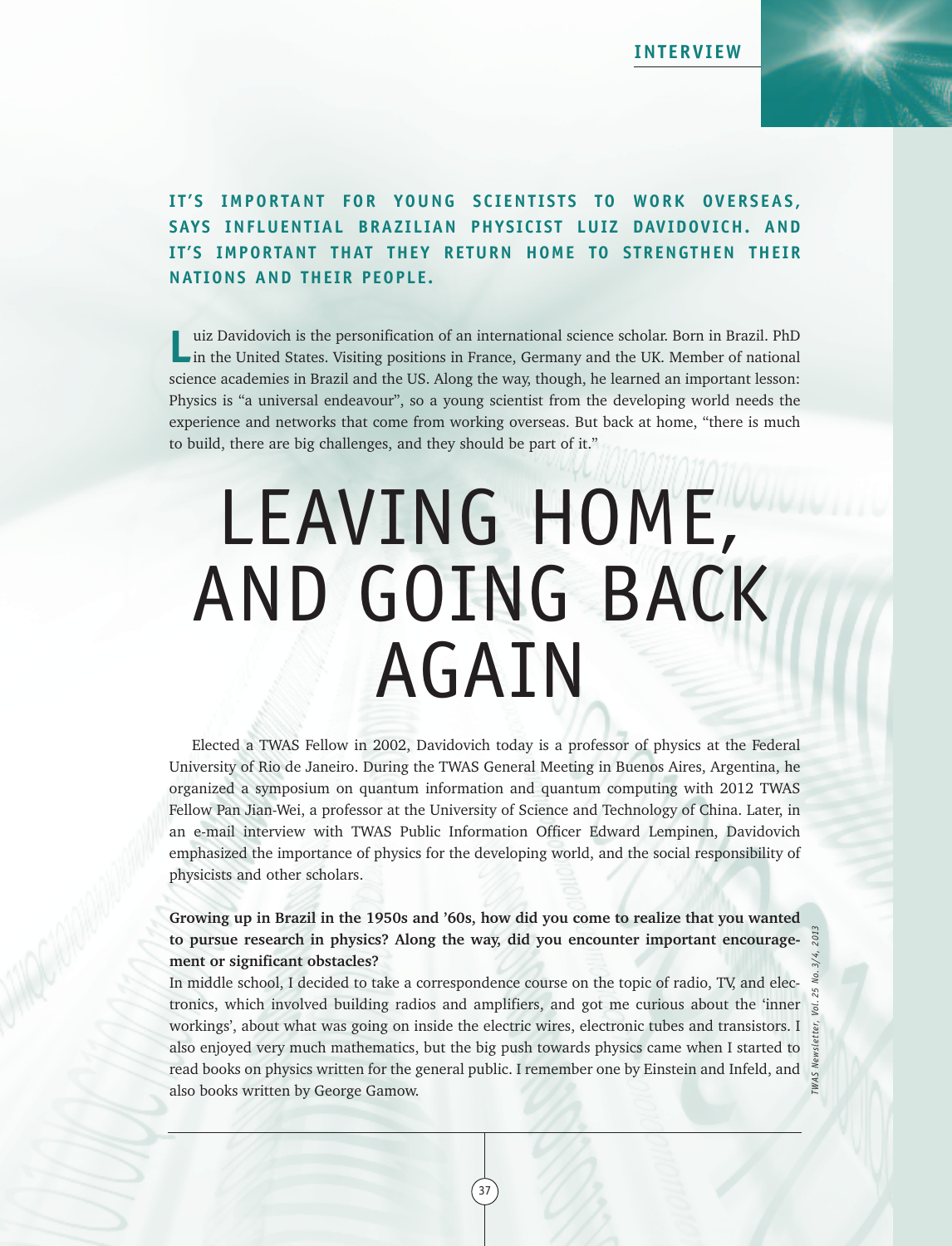

*From left: Mohamed H.A. Hassan, Jacob Palis, Luiz Davidovich. (Photo: Peter McGrath)*

I was afraid, however, that physics would not be economically viable as a profession, so I took entrance exams for both engineering and physics courses. I passed both, but after two weeks I got convinced that I should follow my heart and plunge into physics, thanks also to a wonderful undergraduate physics teacher.

### **You received your PhD in the United States and did additional work in Europe. Many top physicists from the developing world chose to make their careers in the developed world. Why did you return to Brazil?**

I went back to my roots. As a student, I was very much involved in the movement against the military dictatorship (the result of a military coup in 1964, one year before I entered university). Participation in a movement like that changes you on a permanent basis. You get aware of the responsibility of each citizen in the development of society, in the establishment of democracy, in the reduction of inequalities. After my stay abroad, I thought that, through my work as scientist and professor, I could have a much higher social impact in Brazil than in the United States or Europe. Family and friendship ties also played a very important role.

#### **At the TWAS General Meeting in Buenos Aires, you organized a symposium on quantum information and quantum computing. Does research in those fields have applications of specific value for the developing world?**

Research on quantum information and quantum computing may have important applications, useful for both developed and developing worlds. One possible application is quantum cryptography, that is, securing the transmission of information. One envisages also the possibility of having efficient computers that may realize certain tasks faster than classical computers (like, for instance, databank search), and simulate efficiently complex systems (an idea introduced in the 1980s by Richard Feynman, Nobel laureate in physics).

38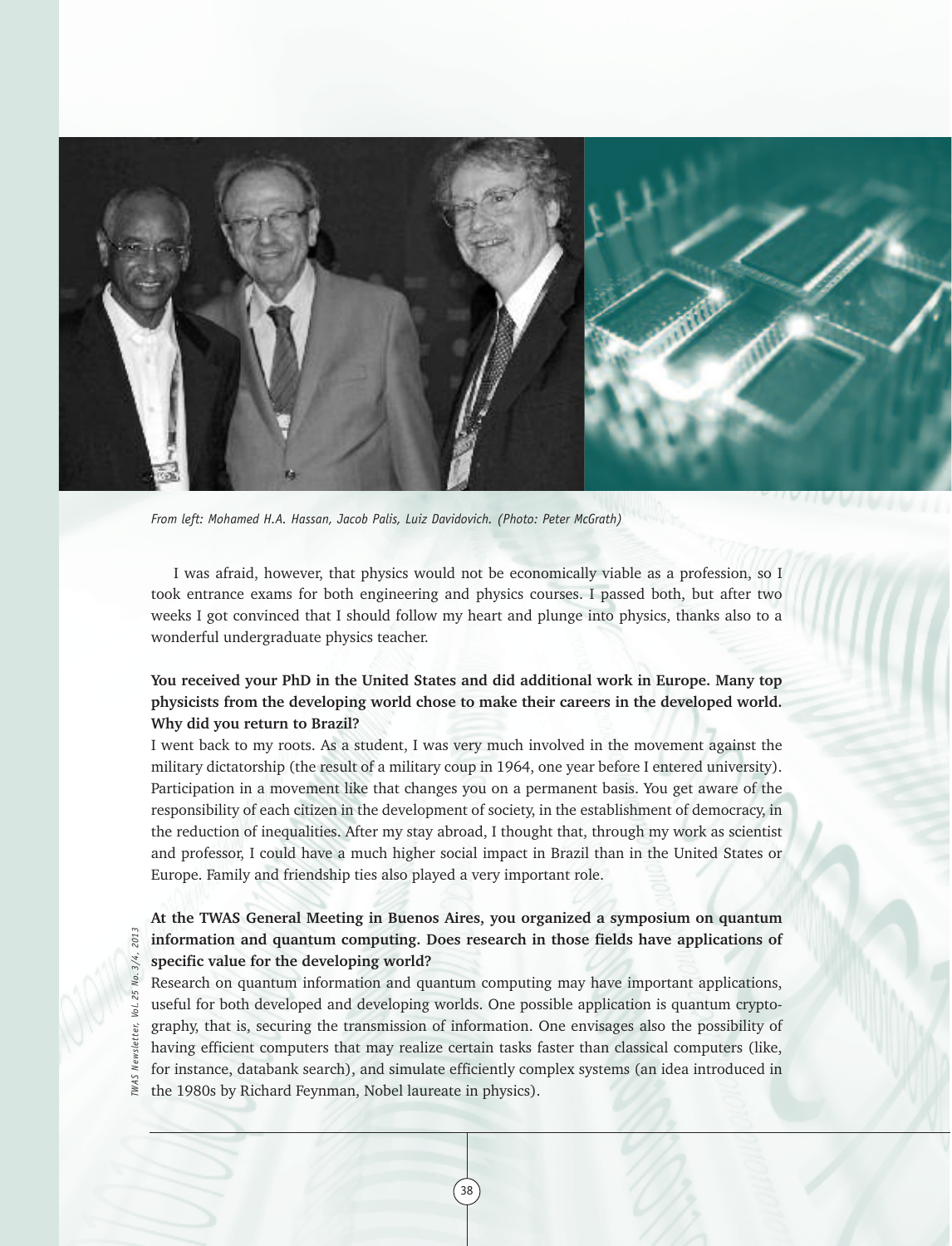*TWAS Newsletter, Vol. 25 No. 3/4, 2013*

As recent facts have indicated, securing communications is a universal concern nowadays, and one cannot depend on the technology developed in other countries for that purpose. But there are other concerns, of a more general nature. It is very important that all the countries  $\frac{1}{3}$ have the possibility to have access and contribute to the frontiers of knowledge. More than ever,  $\mathbb{R}$ they are intimately connected to economic and political power. One often thinks about shortrange applications of scientific research, however unexpected applications of basic research  $\frac{3}{5}$ have promoted technological revolutions that have deeply affected our quotidian.

**Often, when people think of science and its importance for the developing world, they think of science with specific applications – for agriculture and health, for example. Physics, on the other hand, seems esoteric and abstract. In your view, is it important for developing nations to build expertise in physics? If so, why? Are there particular applications that are valuable?**

When a bright group of young physicists developed quantum physics in the beginning of the 20th century, they did not have the least idea of what would be the application of that new and revolutionary view of the world. Their aim was to understand nature, to marvel at the subtleties of the microscopic world. None of them could imagine that their work would allow the development of new technologies that have had a strong impact on our quotidian life, like the laser, semiconductors in computer chips, magnetic resonance imaging in hospitals, atomic clocks, the GPS system.

In 2001, Max Tegmark and John Archibald Wheeler estimated, in an article published in *Scientific American*, that about 30% of the US gross national product is based on inventions made possible by quantum mechanics. This is just one example of the benefits of basic science, which should not be circumscribed to developed countries. The distance between fundamental discoveries and applications is now shorter than it was at the time of the pioneers of quantum physics.

39

Basic results in physics have repercussions in metrological standards, in new materials that have a wide range of applications, in new energy sources, in high-technology devices that increase the wealth of the countries that support the full basic science-technology-innovation cycle. More and more, nowadays, development relies on knowledge. Having access to the frontiers of science, participating in the unveiling of new discoveries, is an essential ingredient for a sustainable development, and this is a must for developing countries that need to overcome a huge economic and social gap.

**Should government policy seek to support and encourage physics research? If so, why?** It is clear that support for physics research cannot be considered as expenditure, but as invest-

ment, one of the most profitable ones. Huge returns of this investment come in the form of innovations that benefit society as a whole.